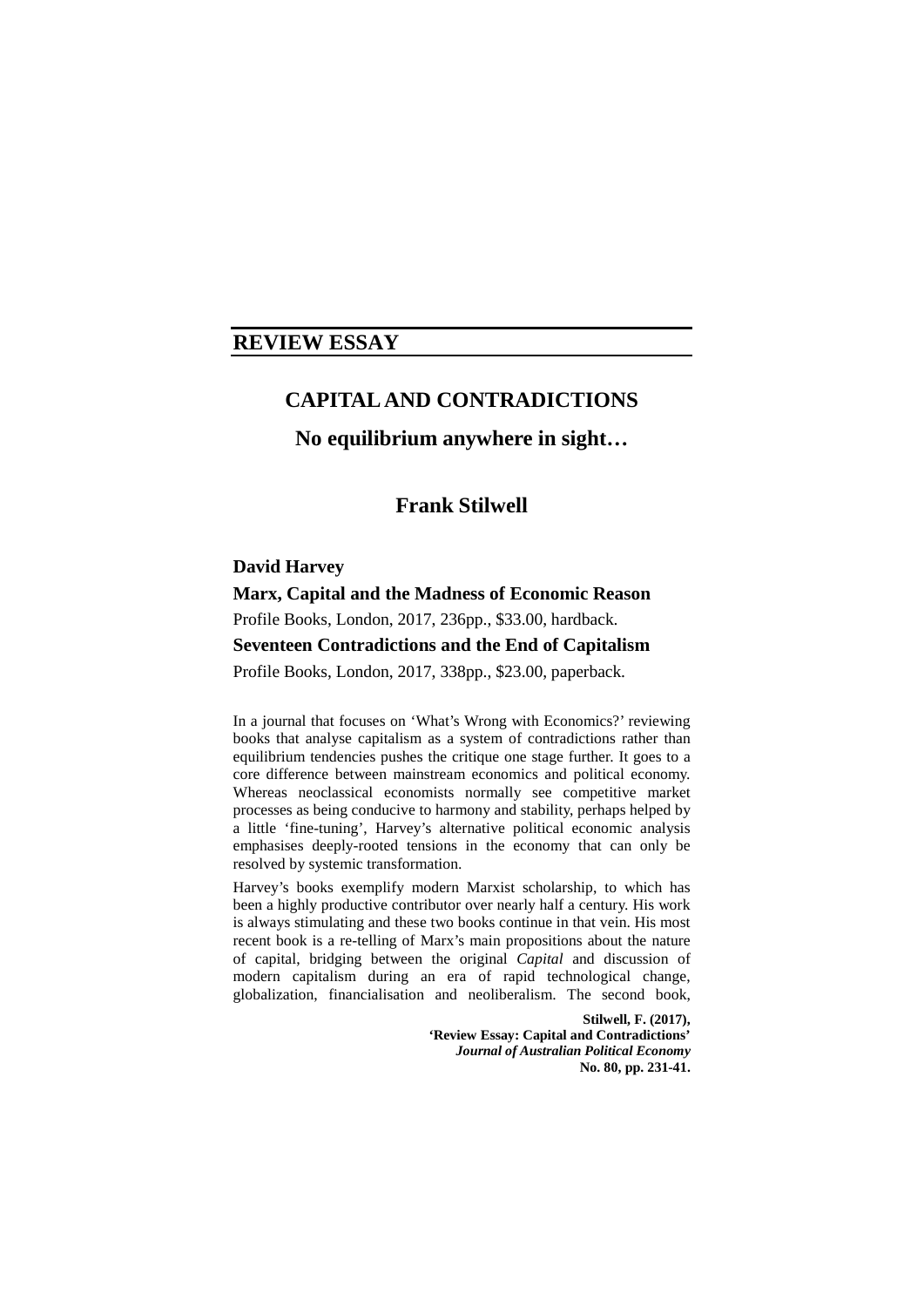published a few years ago and briefly noted in JAPE at that time, is an excellent companion, describing the multiple, interacting contradictions in the economic system that generate recurrent class conflicts, systemic instability and economic, environmental and social crises.

The two books have lots of overlapping themes, as one might expect. Broadly speaking, one focusses on the nature of capital and the other on contradictions. The link, obviously enough, is that contradictions emanate from having an economic system structured according to the dictates of capital rather than the direct satisfaction of human needs. It is capital's forces, fractions, foibles and fragilities that shape the economic outcomes both over space and time.

In Harvey's *Marx, Capital…* we get some careful elaboration of basic Marxist theory before more elaborate contemporary aspects are layered on. One early chapter takes the reader by the hand and guides her/him through *Capital* the book. We get detailed consideration of 'money as the representation of value', 'the theory of devaluation', 'prices without values (on the troubling relationship between values and prices), and much else besides. Most of all, we get an extended dissertation on the nature of capital and its role as a dynamic but highly erratic and accidentprone driver of capitalism.

Harvey presents us with a vivid picture of capital as multi-faceted. Most generally, capital is a social relation but it also takes a physical shape as things. It is fluid, capable of metamorphosing between different forms. Embodied in means of production like machinery, factories, offices, computers and vehicles, it is fixed and tends to depreciate in value, but renewal and expansion is integral to capital's capacity for self-expansion. It can be interest-bearing or surplus-generating, job-creating or jobdestroying. It can be created, bequeathed, bought, stolen or destroyed. It's everywhere. Scholars might ponder its character yet never fully decipher its many and changing forms. Yet that is precisely what needs to be sorted out if we are to understand capitalism, its contradictions and conflicts, and the means of challenging and changing it. And that, of course, is why Marx was so concerned, nay obsessed, with identifying capital's laws of motion.

Harvey's new book provides a great road map of the territory that this exploration opens up. As someone who finds summary diagrams very helpful (and readily reproducible for students), I have to say that (on page 6) there's a particularly a neat depiction of the interrelated processes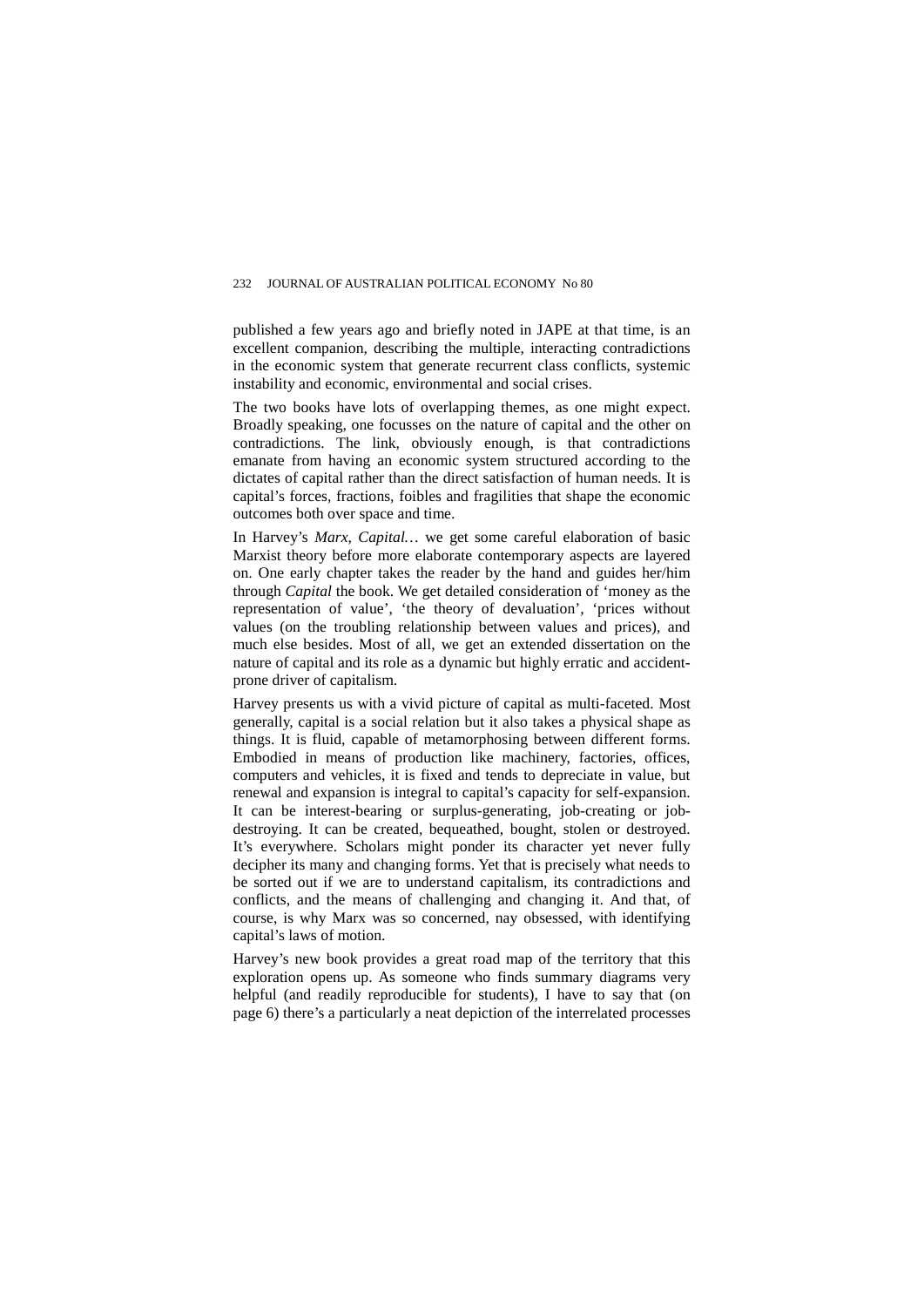in a capitalist economy: working to produce value, distribute incomes, realise value as profits, reproduce labour power, and circulate capital. The dependence of the system on the production, reproduction and destruction of space, nature, human nature and culture complete the picture. Later (on page 151) there's another diagram, adapted from his earlier writing on cities, sketching the relation between primary, secondary and tertiary circuits of capital. These depictions of capital and income flows and their broader social, economic and environmental manifestations makes the standard textbook representation of the Keynesian 'circular flow of income' seem somewhat pallid in comparison – useful, yes, but less revealing of capital's central role in the processes that actually make capitalism work.

Adding in the dimensions of time and space is also a crucial feature. As Harvey writes in *Marx, Capital…* 'the dialectical relation between space and place is central to understanding both the constructive and destructive aspects of the motion of capital in space and time' (p.131). It is a theme that Harvey has pursued in many of his previous books: showing how the uneven and contradictory character of capitalism gives rise to changing urban forms, temporary 'spatial fixes' for the tensions in the capital accumulation process but recurrent crises when those 'fixes' come unstuck (as they almost invariably do when new contradictions emerge). Thus, for example, capital may flow into a 'secondary circuit' of investment in urban infrastructure, for example, trying to sustain processes of capital accumulation when the rate of return on capital in the primary circuit is falling. A temporary 'fix' like that can stave off the immediate prospect of recession but normally leads to a displacement rather than a long-term resolution of the problem, with the result that the contradictory elements re-emerge in new forms. Waves of urban overdevelopment and booming (and sometimes slumping) real estate prices are among the problematic social consequences.

Harvey's other quite recent book, *17 Contradictions…*, provides a comprehensive catalogue of the diverse forms that tensions like these take. More than a catalogue though, it seeks to show the layered and interconnected character of the contradictions. The first cluster of chapters focuses on 'foundational contradictions' of capitalism, seeking to identify the root problems. To begin, Harvey draws the distinction between use value and exchange value, as has commonly been done in expositions of Marxist value theory. Taking the practical example of housing, he demonstrates the contrast between its value (for living in)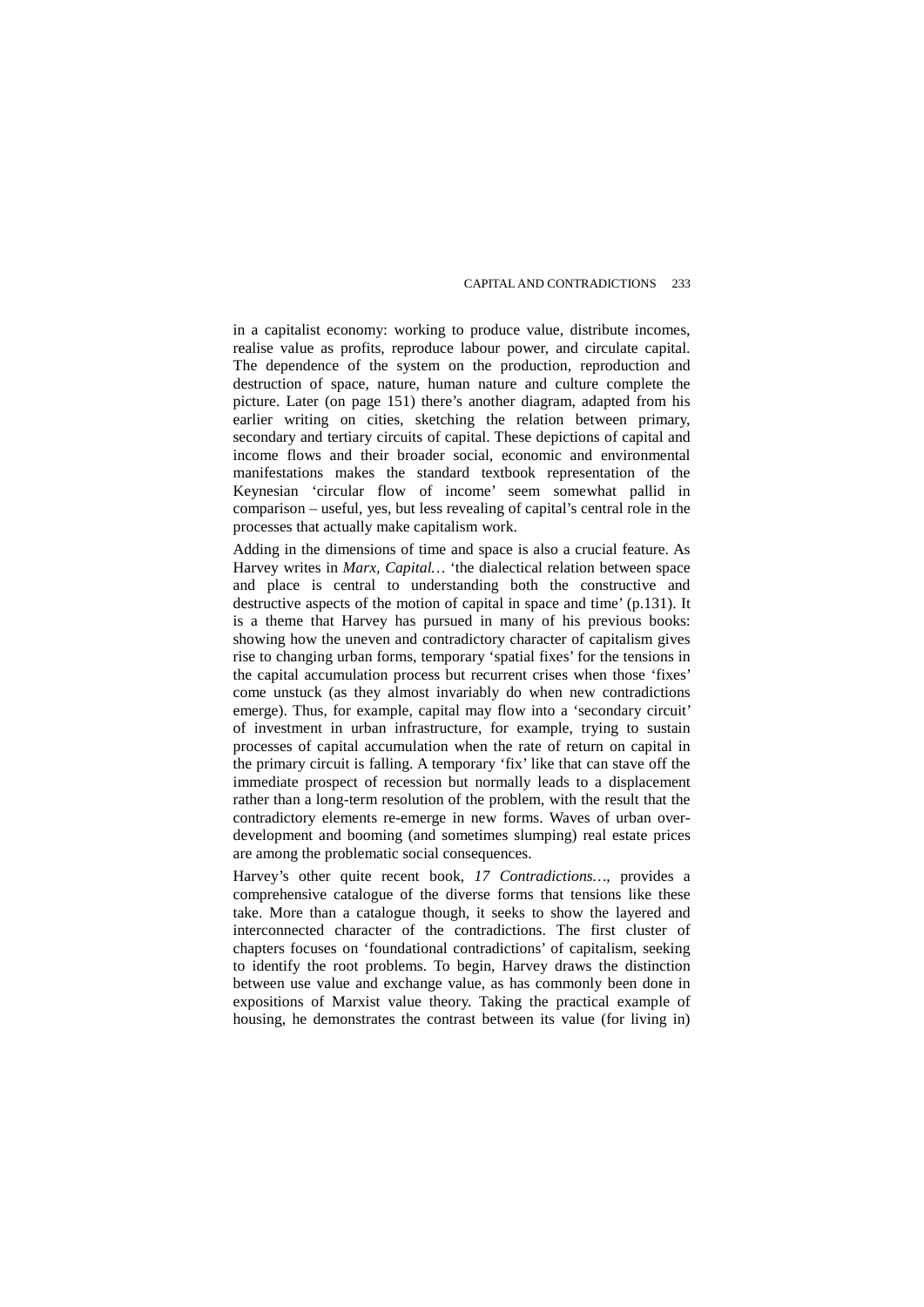and its exchange value (as a tradeable asset). Both dimensions of value co-exist but, under capitalism, the latter dominate over the former. Allocating housing through markets facilitates capital accumulation but prevents the achievement of decent, affordable housing for all. Because speculative processes inflate property prices, unaffordability becomes a major social stress. Diabolical macroeconomic consequences may result too, as happened in 2007-8 when the perverse characteristics of the US 'sub-prime' mortgage market triggered the global financial crash.

Connections like these between systemic contradictions and their problematic social consequences pervade each of the subsequent chapters. We read of the tension between the social value of labour and its representation by money, the tension between private appropriation and common wealth, between fixity and motion in the disposition of capital, and much else besides.

It is in part two of *17 Contradictions…*, however, where the critique is particularly focused on the contradictory elements embedded in capitalism during the current era of rapid technological change, globalization, financialisation and neoliberalism. The deeply troubling implications for the future of work is a recurrent theme. So too is the pervasive tendency towards the growth of more extreme economic inequalities within capitalist nations. A powerful chapter on disparities of income and wealth argues that 'capital in effect has been deepening income inequalities in order to sustain itself (p. 176), while intensifying the contradiction between the production and realization of surplus value. Harvey points to global financialisation as a key element in this process, accelerating the speed of the circulation of money capital and reducing financial transactions costs but simultaneously making capitalism 'less secure, more volatile and more crisis prone' (p.179). He adds: 'a political economy of this kind also betokens the concentration of immense economic wealth, power and privilege among the merchants and media capitalists, the financiers and the rentiers' (p.180).

The third part of the book turns to what Harvey calls the 'dangerous contradictions' (as if the matters already discussed are not dangerous enough!). 'Endless economic growth is not sustainable', he notes, but the profit-seeking and accumulation-driven capitalist system cannot readily adjust to a more sustainable process or path. Switching from industrial production to other economic sectors provides no solution. Indeed, the growth of service sectors, particularly finance, creates new problems. As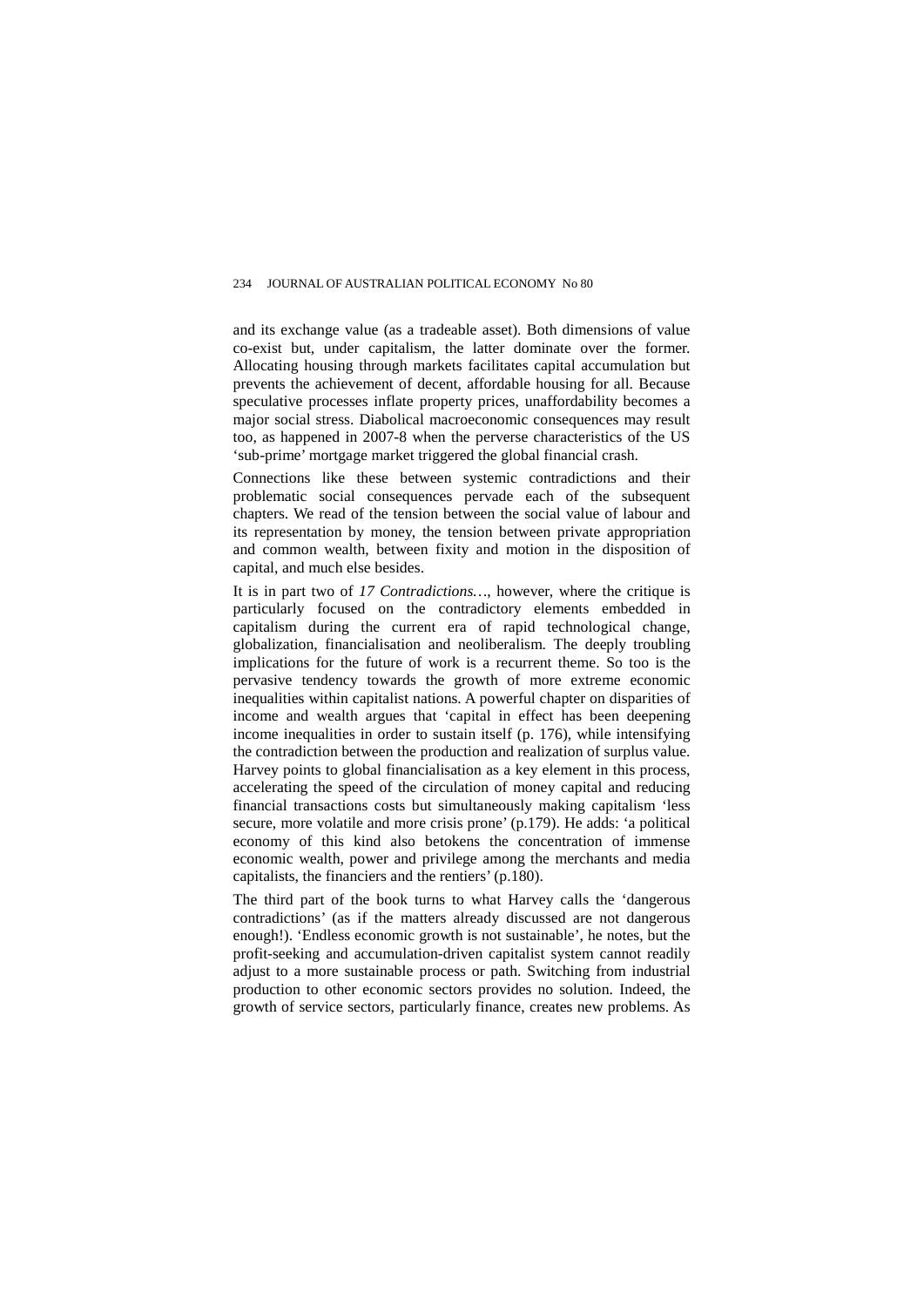Harvey writes, in an era when 'the parasitic forms of capital are now in the ascendant' and 'bond holders and central bankers rule the world' (p.245), there is 'a disconnect in capital's relation to nature and human nature that is alienating in the extreme' (p.261).

What principles and practices might take us in a different direction? Because Harvey's *17 Contradictions…*book is unabashedly problemsaturated, it runs the risk of frustrating readers seeking some more solution-focused treatment. A brief but useful epilogue saves the day. This is where Harvey sets out, for each of the seventeen contradictions, the corresponding seventeen principles that 'can frame and hopefully animate political praxis' (p.294). Where there are contradictions there is always the potential for politics and for progress. Harvey's guidelines for a post-capitalist political economic order are likely to be appreciated by readers seeking this more prescriptive element. But capitalism won't collapse simply under the weight of its own contradictions or because a preferable alternative may be envisaged: it needs activists to drive the change, as Harvey has always emphasised. Otherwise 'the end of capitalism', to which the latter part of this book's title alludes, remains unattainable.

Taken together, these latest two books by Harvey provide, in effect, a guide to 'everything you'd want to know about capital, capitalism and contradictions but were afraid to ask'. As Harvey says in the intro to the *17 Contradictions*…:

what I am seeking here is a better understanding of the contradictions of capital...I want to know how the economic engine of capitalism works the way it does, and why it might stutter and stall and sometimes appear to be on the verge of collapse. I also want to show why this economic engine should be replaced and with what.

Harvey is the master of this method of applying Marxism to show the systemic roots and implications of current political economic problems. Probing the contradictory characteristics of capitalism has been central to his analysis ever since the early 1970s when he began his transition from conventional geographical studies to Marxian political economy. His book *Social Justice and the City* (1973) was his first fully-fledged exposition of his distinctive contribution to a radical political economy of urbanism. I was reminded of its exhilarating character and great impact when recently writing a review of it for the journal *Regional Studies,* as part of a series of reviews of great books in that field (Stilwell 2017).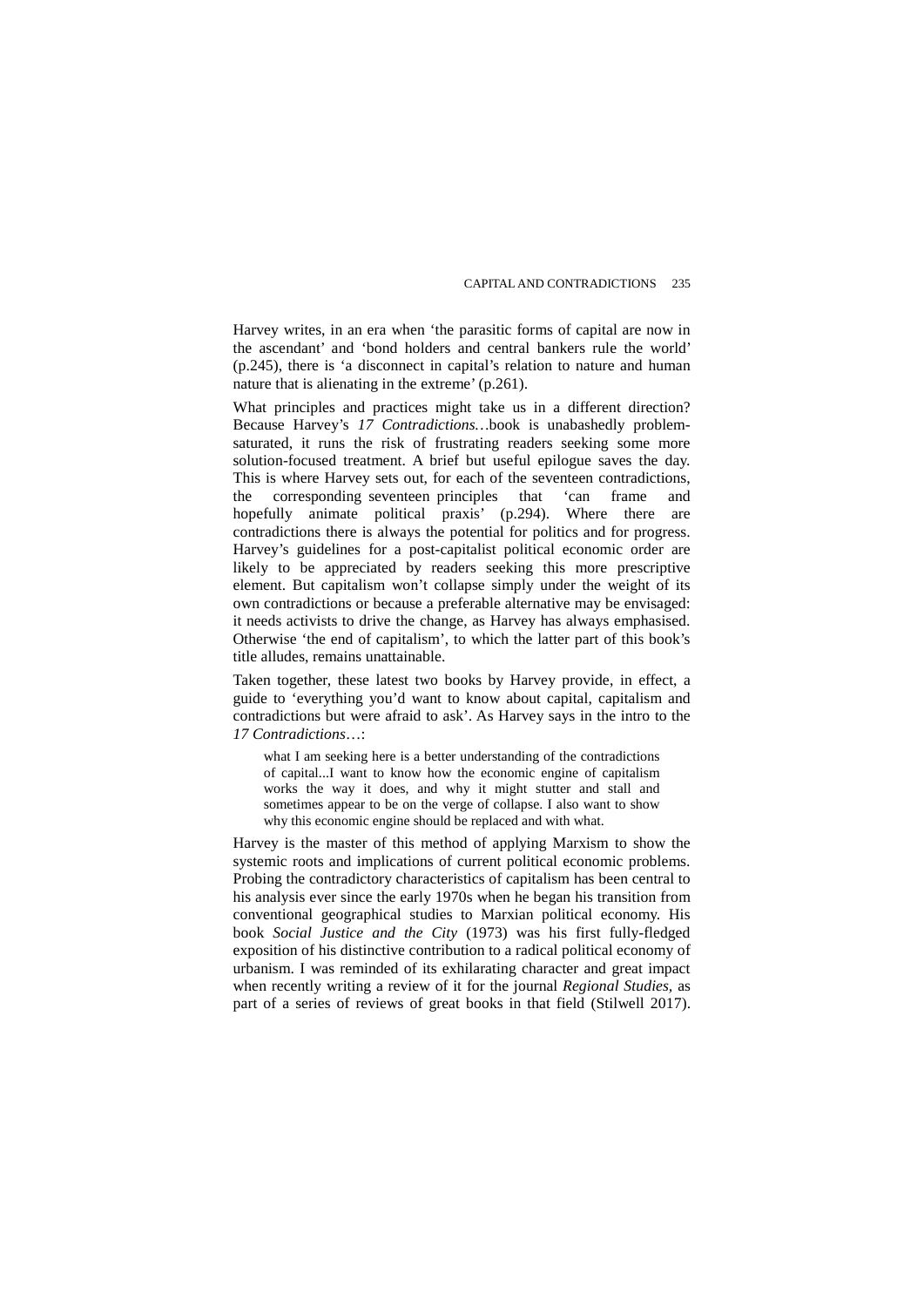Particularly memorable for me, as an introduction to thinking about systemic contradictions, was the point he made about the tension between abundance and scarcity. Capitalist ideology promises abundance through the process of market-directed economic growth but, under actually existing capitalism, it cannot be achieved. Rather, because scarcity is a necessary condition for the functioning of markets, it must be relentlessly reproduced, leaving the prospect of abundance like an ever-present promise but a never achievable outcome. It is an insight that helps to explain diverse phenomena: monopolists and oligopolists restricting supply in order to raise prices; firms using want-creating commercial advertising to foster consumerism; financial businesses advancing credit to boost effective demand (and debt); and the extreme inequality in the distribution of income that keeps many people in desperate need while other parts of the society become almost indescribably wealthy.

Harvey's emphasis on the tension between production and realization of surplus value has also been a recurrent theme, as it has in much Marxist writing about the sources of capitalist crisis tendencies. Production of surplus value depends on keeping down production costs, but its realization in a monetary form as profits requires plentiful consumer demand. The contradiction is not hard to see. It is reflected most obviously in the dual character of wages. Wages are both a cost of production for capitalist and a source of demand for the products. From a capitalist business perspective, workers' wages are always too high in the former sense but always too low in the latter sense. It is not a matter, like pleasing Goldilocks, of finding the wage level that is 'not too little nor too much but just right'. The absence of any 'just right' position (or equilibrium) is the essence of a contradiction. We see it now in the Australian economy. The Governor of the Reserve Bank, echoing his counterparts in other nations, has been arguing the case for higher wages to stimulate aggregate demand. Meanwhile, Australian businesses are reveling in the prospect of being able to *reduce* their workers' wages following the Fair Work Commission's decision (as advocated by the Turnbull government) to reduce weekend penalty rates.

Once you start to see the world through the lens of 'contradictions', it never looks the same again. It is not just a matter of understanding the structural basis of deep-seated economic problems, however. It is also a means for understanding the broad sweep of historical changes. For me, that particular penny first dropped when reading Erik Olin Wright's book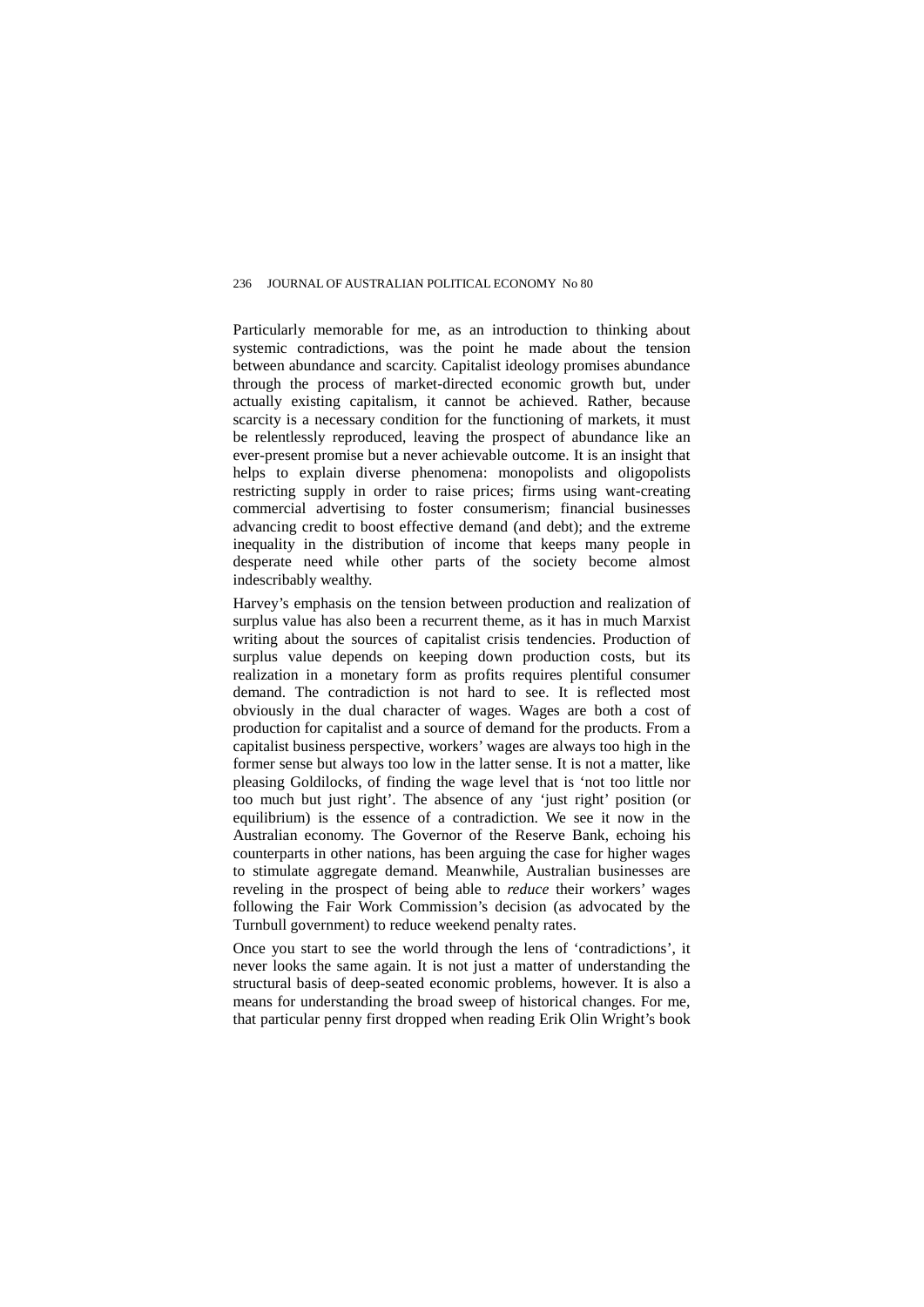*Class Crisis and the State (1978),* not long after I'd first read Harvey's *Social Justice and the City*. A wonderful diagram in Wright's book shows how contradictions at each stage of capitalist development have impeded capital accumulation, leading to systemic adaptations, new phases of accumulation, new (different) contradictions, and so on.

Geographers and historians have a more natural inclination than economists to adopt this sort of evolutionary perspective. It also seems to be in the DNA of institutional economists: indeed, it significantly defines this school of thought. Its principal pioneer Thorstein Veblen argued the case for economics being essentially an evolutionary science (Veblen 1898). The great Swedish institutionalist Gunnar Myrdal referred in one of his early writings on this topic to the difference between the equilibrium of a ball in the saucer and the equilibrium of a pencil standing on one end (Myrdal 1963). It was a memorable contrast. Applied to socio-economic concerns ranging from underdevelopment to racism and from regional inequality to industry policy, practitioners of circular and cumulative causation theory have drawn attention to the recurrent influence of virtuous and vicious cycles shaping how economies have actually developed in practice. While not synonymous with studying contradictions, it is comparably helpful in understanding historical change. Indeed, here is an obvious area where a synthesis of Marxian and institutional approaches within heterodox economics is fruitful.

Dissenting post-Keynesians have also commonly shared the disquiet with the neoclassical focus on equilibrium economics (see Kaldor 1972 for a strong example), even though they often want to retain the emphasis on formal models. Some aspects of Keynes's reasoning had equilibrium characteristics (a macroeconomic equilibrium with less than full employment, for example) but the development of what Joan Robinson labelled 'bastard Keynesianism' and its absorption into the so-called 'neoclassical synthesis' was always anathema because it negated Keynes' view of the economy as inherently uncertain and unstable. Pursuing these themes, Joan Robinson (1974) vigorously put the case for a focus on history rather than equilibrium, arguing that time is poorly treated in mainstream economics. Modern ecological economics is also naturally in tune with in evolutionary perspective: while recognising that nature may achieve temporary equilibrium states, its broader emphasis is on continuously evolving ecological processes of adaptation.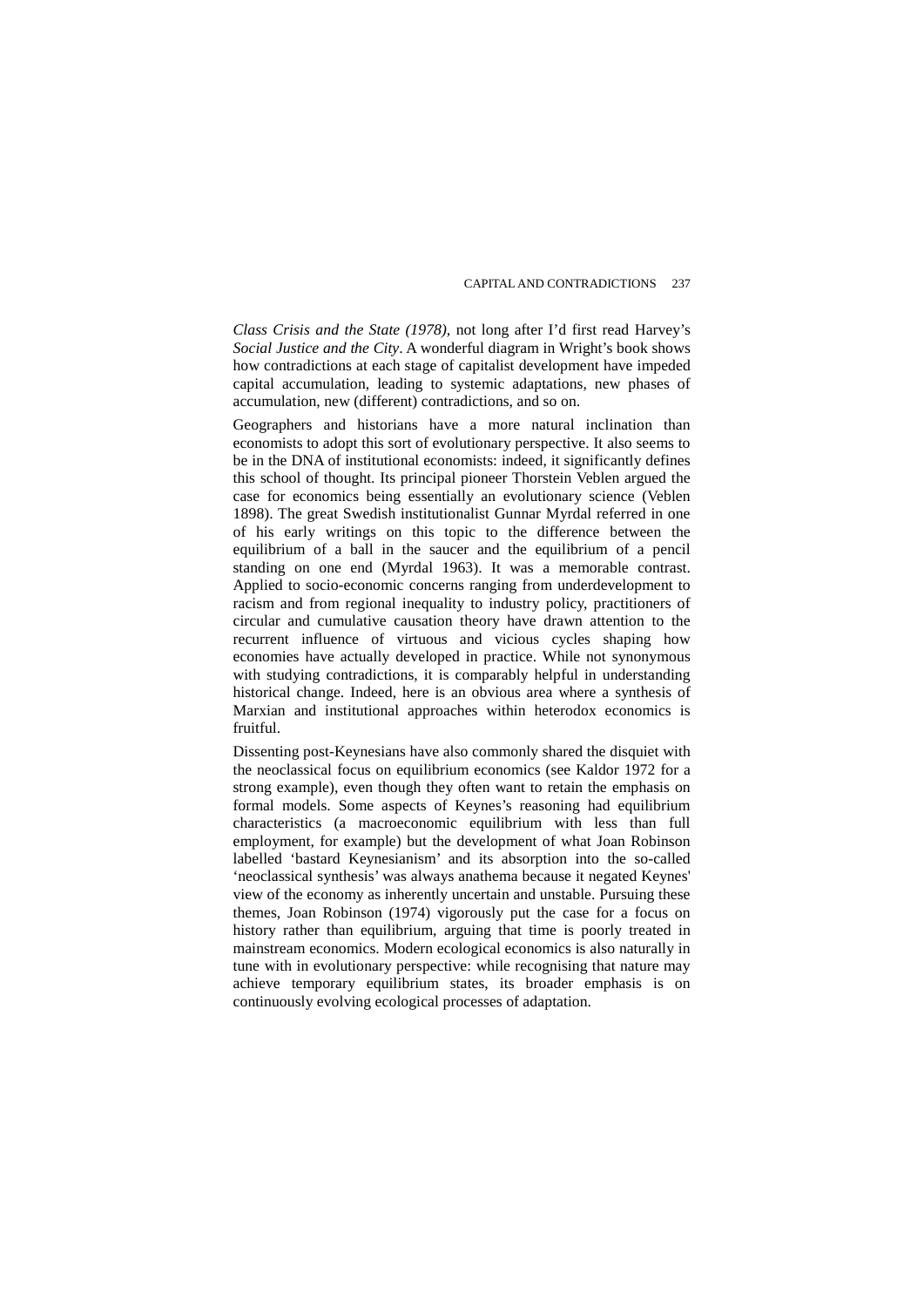I list these alternative 'ways of seeing' economic issues to point out that the choice between a pro-capitalist orthodoxy (which is 'the madness of economic reason' to which Harvey refers in his most recent book) and the Marxian alternative that Harvey offers is not all that is on the menu. There are other schools of political economic thought from which we can draw in understanding conflict, contradiction and change. Harvey's writing makes a powerful case for the Marxian option as the most fully fledged alternative, but it is also useful to draw on institutional, post-Keynesian and ecological economics to broaden the base. People inclined to a more reformist politics are probably more likely to embrace the latter schools of thought than deal with the more revolutionary implications of a more uncompromisingly Marxist view. Yet it is also important to recognise Harvey's outstretched hand, offering those 17 guidelines at the end of his *17 Contradictions…* book and ending it with the sentence 'Alliances of interests are clearly needed' (p.297). One may infer the need for a reformist element alongside revolutionary politics and a revolutionary element in reformist politics. Indeed, there is a strong case for looking at this approach to radical reformism, previously advocated in different ways by writers such as Stuart Holland and Andre Gorz, as the best way forward in confronting contemporary capitalist contradictions. It implies a progressive politics of pursuing achievable short-term strategic gains that contain within them the seeds of more fundamental structural change. Guided by the principles that Harvey enumerates at the end of *17 Contradictions…*, it offers a credible way forward for humankind even when facing a seemingly all-powerful obstacle like capitalism.

It is not sensible to expect many mainstream economists to be won over though. Writing about the economists of his own time, Marx said: 'When confronted with a crisis, the economists can only complain that if production were carried on according to the textbooks, crises would never occur' (quoted in Harvey, 2014: 174). The situation today is not dissimilar. In some cases, there is an unshakeable ideological attachment to capitalism (though usually couched in the more sanitised language of 'market economy'). Not all mainstream economists are politically rightwing (indeed, probably no more than in the population at large) but very few have any inclination to understand, let alone embrace, an analysis based on capitalist contradictions. As Harvey observes in *17 Contradictions…*'contemporary economic science is contradiction-free' (p.175).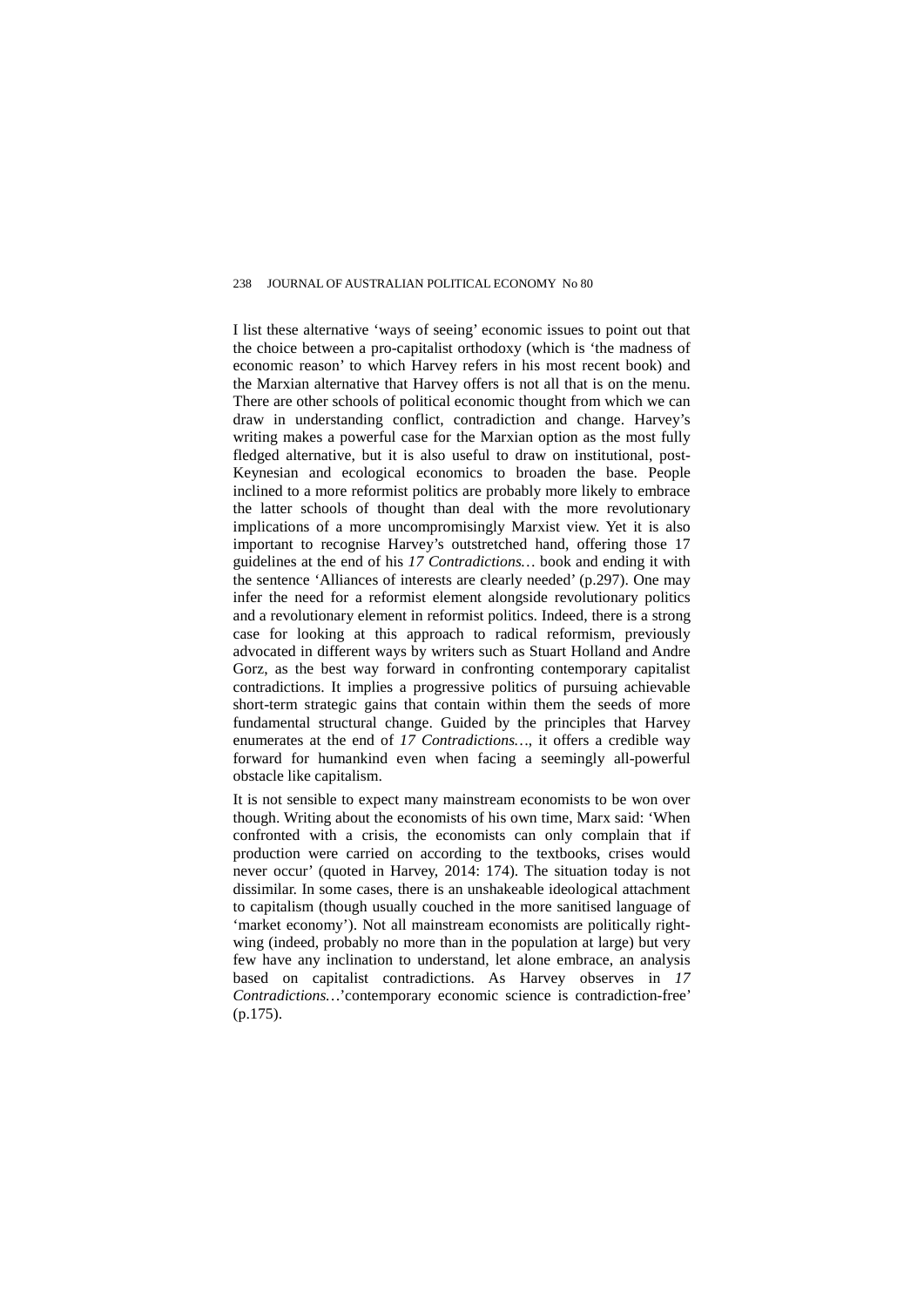For neoclassical economists, capital is just an input into the process of production (represented in their textbooks as one of the axes on a twodimensional diagram of isoquants or as one of the exogeneous variables in an aggregate production function). Capital is rewarded according to its 'marginal productivity'. In this respect, it is treated symmetrically with labour (and with land, if it is ever mentioned), each factor being rewarded according to its contribution to the whole product. There is no exploitation, power relationships nor economic surplus in sight. This is the theory that was challenged by Robinson and her colleagues during the Cambridge capital controversies of the 1960's (Harcourt 1972). In effect, what the critics were saying is that the contradictions are in the neoclassical *theory* that seeks to deny the contradictions that actually exist in capitalism. When the neoclassicals effectively lost the argument, that should have put an end to this nonsense, but it didn't. Leading neoclassical theorist Charles Ferguson said, surprisingly frankly, that adherence to the discredited orthodoxy was 'a matter of faith' (Ferguson 1969): his was evidently unshaken. Other neoclassical economists simply carried on regardless with their marginal productivity theory, aggregate production functions and all the trappings of their equilibrium economics. They still do. *Plus ca change, plus c'est la meme chose.*

Why are these somewhat esoteric concerns still relevant? I think it is because the neoclassical economists' treatment of capital cannot accommodate the observations that Harvey makes about its metamorphic character. Nor, more generally, can the methodology of comparative statics handle contradictions. The ontology of seeing capitalism (sorry, 'the market economy') through an equilibrium lens effectively eradicates any consideration of systemic conflict, contradiction and change. The only form of conflict that can be acknowledged is the conflicting goals of participants in market transactions. Buyers want to buy cheap and sellers want to sell dear. Such conflicts are readily handled by markets. The competing interests of buyers and sellers are reconciled by establishing prices at which mutually advantageous transactions occur. If all markets, whether for goods and services, labour, land or capital, serve this function then the economy works as a want-satisfying mechanism (setting aside for the moment - or, better still, for ever - the troublesome question of the initial income distribution).

Moving from a partial equilibrium to a general equilibrium analysis makes the mainstream economic bias yet more blatant. In this neverexisting theoretical world, where the same harmonising forces are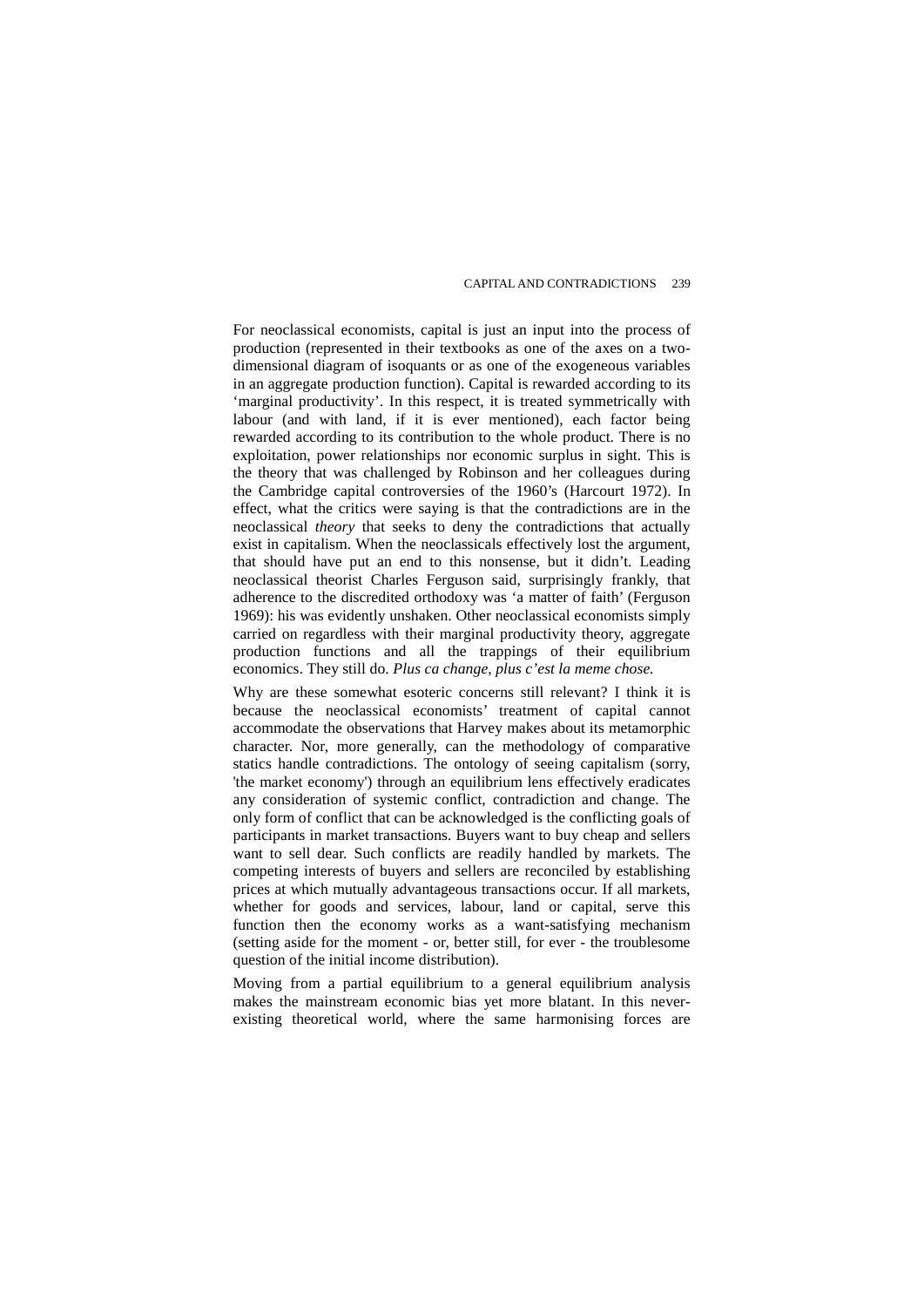assumed to operate across all markets, the conditions for uniqueness and stability of the posited general equilibrium may be considered, but only as properties of the model. Similarly, the possibility of divergence between equilibrium and optimum conditions may also be formally acknowledged, but this is only a wrinkle on an otherwise smooth face. The general perception is of an economy that is flexible, self-regulating, efficient and stable. It is an ontology and method that is comparable to Newtonian physics, with the law of self-interest replacing the law of gravity as the central coordinating principle. Hence Brian Toohey's description of mainstream economics a 'physics envy' (Toohey 1994) and Ed Fullbrook's critique of it as, at best, based on an outdated conception of science (Fullbrook 2016).

To make the picture rather more complicated, it must be acknowledged that, within mainstream economics, there have been some modest attempts at reform. Path-dependency, for example, has been recognised by Paul Krugman and other 'new growth theorists' as requiring modification of neoclassical orthodoxy. Yet the modifications are at best partial. The underlying problem seems to be the path-dependency of mainstream economics itself: having set out on a particular track, there is reluctance within the profession to concede that it is heading in entirely the wrong direction. Perhaps it is the very quest for certainty which provides a deeper psychological explanation of the neoclassicals' adherence to the equilibrium approach, despite all the criticism levelled at it and the failure of the real world to fall into line with the established theory.

Neoclassical economists would surely hate the two books under review here. Harvey's political economic writing has literary and philosophical characteristics, unconstrained by disciplinary boundaries and relentless in its critique of capitalism. The mainstream economists' criteria of what constitutes 'proper' analysis is violated on every page. There's no mathematics and nothing that mainstream economists would regard as a formal 'model' anywhere in sight. We may comfortably assume that none would ever read these books.

Meanwhile, for inquiring people who seek an alternative understanding of why the economic system serves the society so poorly, they can be thoroughly recommended. Books like these can change lives, as his earlier *Social Justice and the City* contributed to changing mine more than four decades ago. The challenges 'out there' are bigger now, as